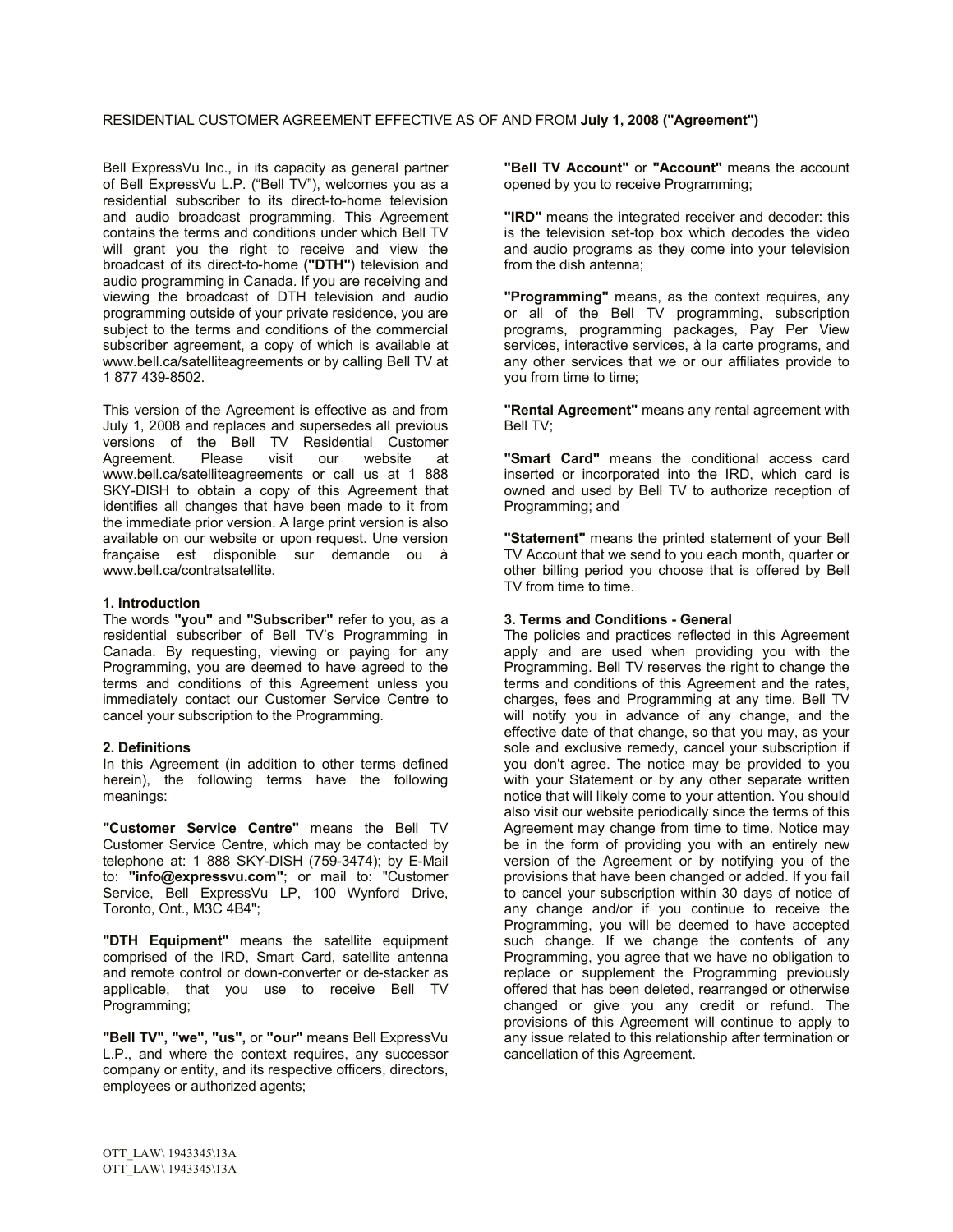# **4. Credit Card and EFT Authorization**

As a Subscriber, you are required to provide Bell TV with a valid major credit card **("Credit Card")** or agree to pay for Programming through electronic funds transfer **("EFT")** through a valid, active Canadian funds chequing account with an accredited financial institution in Canada **("Chequing Account")** as security for payment of any outstanding amounts owed to Bell TV. You expressly, absolutely and irrevocably authorize Bell TV, and this shall constitute Bell TV's good and sufficient authority for so doing, to withdraw from your Chequing Account through EFT or charge your Credit Card and any replacement chequing account or credit card each and every time any amount on your Bell TV Account is past due for at least 45 days, for all amounts, fees and charges then due and noted on your Account, regardless of how long any such amounts have been past due, so that your Account is current. We will give you a minimum of 10 days prior notice of such action, it being agreed that your Statement constitutes this prior notice and no additional notice is required. Your Chequing Account information and Credit Card number will not be provided to any other person without your express prior consent. You hereby represent and warrant that the Chequing Account and/or the Credit Card information you provide at the time of activation will be true, accurate and complete and that the Chequing Account information and/or Credit Card number that you provide is in your name, is valid and has not expired. You will promptly advise Bell TV of any change to your Chequing Account and/or Credit Card information or any change to, loss, theft or cancellation of, your Chequing Account or Credit Card and provide new Chequing Account or Credit Card information if you open a new bank account or obtain a new credit card, respectively.

# **5. Your Use of the DTH Equipment**

# *(a) The IRD Receiver/Decoder Unit*

Your right to receive and view the Programming is granted only for IRDs situated in Canada that Bell TV has authorized to receive such Programming. Your IRD will not operate without a Smart Card. Bell TV reserves the right to verify remotely or by contacting you directly that the service address is located in Canada and that all active IRD's on your Account are located at the one address listed on your Account as your "service address". If you violate this or any other provision or policy, Bell TV may disconnect your access to the Programming immediately without notice. You are responsible for all Programming that is ordered for your IRD. If you have concerns about other persons ordering Programming for your IRD without your authorization, request a personal identification number (PIN) for your Account, which will be used by our Customer Service Centre to help prevent unauthorized Programming orders. You may also contact our Customer Service Centre to determine if any particular IRD model is compatible with all Programming in which you are interested. We may, in our sole discretion, for technological, network or other reasons require a migration, recall, substitution or replacement of all or

any part of the DTH Equipment upon notice to you and on the terms and conditions specified in our notice. Any replacement DTH Equipment will be deemed to be the DTH Equipment referenced in this Agreement.

#### *(b) Programming requires telephone connection*

Each IRD must be directly and continuously connected to the same operating telephone line associated with your Account, unless Bell TV otherwise expressly approves prior to activation. Connection to an operating telephone line is a condition of our granting you the right to receive and view the Programming and we may, in our sole discretion, disconnect some or all Programming if we determine that the IRD is not connected in this manner. We may verify the location of your IRDs remotely or by contacting you directly. If Bell TV is unable to contact you to perform this verification, it may limit signal reception to a single receiver to a household containing multiple receivers.

## *(c) Minimum level of Programming required*

As a condition of our granting you the right to receive and view the Programming, you must subscribe to and maintain a minimum level of Programming. If you are a Subscriber under a term contract **("Term Contract")**, please review that document to determine the minimum level of Programming required; otherwise, please contact 1 888 SKY-DISH. In addition, unless your Term Contract states otherwise, the minimum period of time that you must continue to subscribe to at least the minimum level of Programming (and pay for it) is 1 month. If you became a Subscriber to Bell TV's Service before September 30, 2004, you must meet the minimum spend requirements described in Section 6(f) below.

## *(d) Smart Cards*

Smart Cards are non-transferable. Your Smart Card will work only in the IRD with which it was packaged. Notwithstanding that the Smart Card was packaged with your IRD, (whether purchased or rented), all Smart Cards are and remain our property and any tampering or other unauthorized modification to a Smart Card may result in, and subject you to, legal action, or any other action as set out in this Agreement. If you attempt to use that Smart Card with any other IRD without our authorization, we may terminate your right to receive and view the Programming. We may require that you return the Smart Card to us if it is defective or damaged, prior to providing a replacement Smart Card to you. In addition, we may require that you return the Smart Card to us if you terminate your Account, and failure to do so will result in a recovery charge being assessed against you. In the case where you have rented your DTH Equipment from Bell TV, the terms and conditions relating to the return of such DTH Equipment can be found in your Rental Agreement. We may, in our sole discretion, implement a mandatory recall, substitution or replacement of existing Smart Cards, by notice to you that we will replace, at our expense, the existing Smart Card in your possession and deliver to you a replacement Smart Card. You shall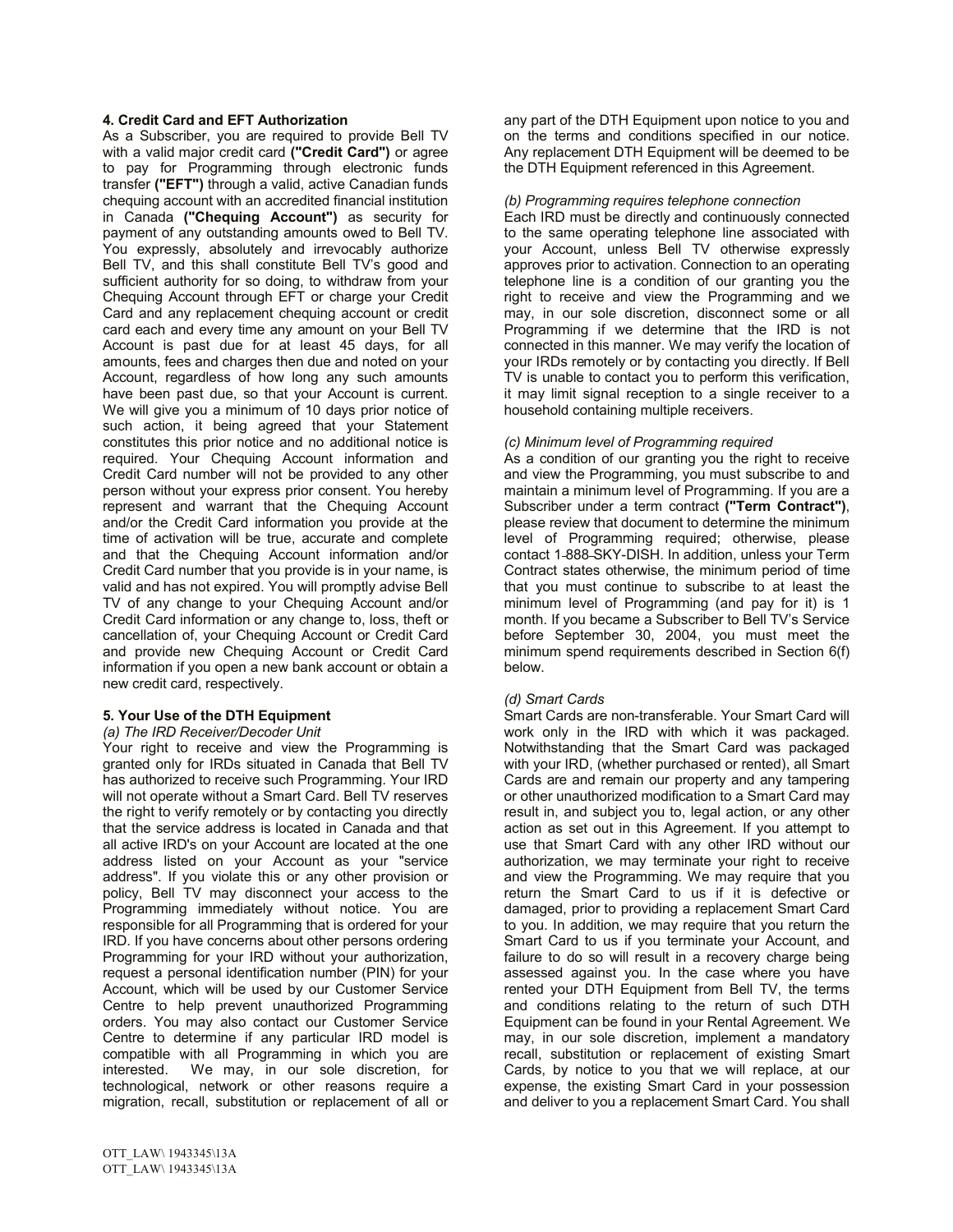within 7 days of our notice to you of the recall **return** the recalled Smart Card and **activate** the replacement Smart Card. We will charge \$100 to your Bell TV Account for each Smart Card in your possession, which amount will be credited to your Account once you activate the replacement Smart Card. Other applicable charges (all of which may be charged to your Bell TV Account or your Credit Card or debit or withdrawn from your Chequing Account) are:

#### Lost/Stolen Cards:

We will replace a lost or stolen Smart Card and charge your Account \$100.

#### Defective Smart Cards:

We will send you a replacement for your defective Smart Card and charge your Account \$100 unless you return the defective Smart Card to us within 30 days of replacement and our investigation reveals no unauthorized tampering. If you return the defective Smart Card to us after 30 days of replacement and our investigation reveals no unauthorized tampering, we will credit your Account \$45.

#### Damaged Smart Cards:

(i) We will send you a replacement for your damaged Smart Card and charge your Account \$100. If you return the damaged Smart Card to us within 30 days of replacement and our investigation reveals no unauthorized tampering, we will credit your Account \$45.

(ii) We will replace a damaged new "Da Vinci" Smart Card at no charge to you if you return the damaged Smart Card to us within 30 days of replacement and our investigation reveals no unauthorized tampering. Otherwise, we will charge your Account \$100.

#### *(e) Liability for unauthorized use*

If the Smart Card in the IRD you own or rent is destroyed, lost, stolen or otherwise removed from your premises without your authorization, you must notify our Customer Service Centre immediately to avoid liability for payment for any unauthorized use or reception of Programming. You will not be liable for unauthorized use after we have received your timely notification.

#### *(f) Additional IRDs in the same household*

It is a condition that any additional IRD/Smart Card combination(s) rented or purchased and activated to receive the same Programming as your initial IRD/Smart Card must be located at the service address listed on your Account and must be continuously connected to the same operating telephone line. We may, in our sole discretion, disconnect the Programming if you activate additional IRDs in breach of this requirement. The activation of any new additional IRDs/ Smart Cards is subject to the additional IRD fee described in Section 6(g). You may activate up to a maximum of 5 additional IRDs on your Account at any time. If you require more than 5

additional IRDs, you must open a new separate Bell TV Account to activate such additional IRDs and you will be billed separately for the services received through those additional IRDs.

#### *(g) Vacation Properties or Secondary Locations*

Section 5(a) applies to you even if you order the Programming for a secondary location, vacation property or mobile unit, such as a camper, boat or recreational vehicle. You may not, under any circumstances, including vacation properties, maintain multiple IRDs on one Bell TV Account that are active at different locations simultaneously. If an IRD is installed in a mobile unit such as a camper, boat or other recreational vehicle, you are only permitted to have one IRD active on that Account.

## **6. Rates, Fees and Charges**

*(a) Introduction*

Programming rates, fees and charges are charged in accordance with this Agreement. Bell TV reserves the right to impose other rates, fees and charges or to change the amount of existing rates, fees and charges, at any time, upon advance notice to you (see also Section 3). Our rates, fees and charges for Programming are available upon request from the Customer Service Centre. If you have any concerns contact our Customer Service Centre. You may also contact the governing body for broadcasters in Canada, the CRTC, by writing to it (with a copy to Bell TV) at the following address: CRTC, Ottawa, Ontario, K1A 0N2.

#### *(b) Billing policies, Statements and payments*

You shall pay in full all amounts billed for Programming and all taxes, fees and other charges, if any, which are now or may in the future, be assessed on the Statement for Programming and any other services you receive from us. We will bill you each month in advance for your Programming. (Usage based Programming will be billed in arrears.) The Statements you receive will show the total amount due, together with taxes and other changes since your last Statement, such as applied payments, credits, purchases and other charges to your Account. It will also show any other fees assessed. Unless otherwise stated in the Statement, the total amount due is payable upon receipt. If there are billing errors or other requests for credit, contact our Customer Service Centre within 45 days of the date you receive the Statement which contained the error, to avoid service disruptions. Undisputed portions of the Statement must be paid before the next Statement is issued to avoid an administrative fee for late payment. Additional copies of your Statement can be requested from our Customer Service Centre, subject to your payment of the appropriate additional Statement fee.

## *(c) Paying your bill late, or with insufficient funds*

You shall pay us in full by the payment due date for the Programming and for any other fees or charges due to us. Payment of your bill after the due date will result in us charging you interest on all overdue amounts up to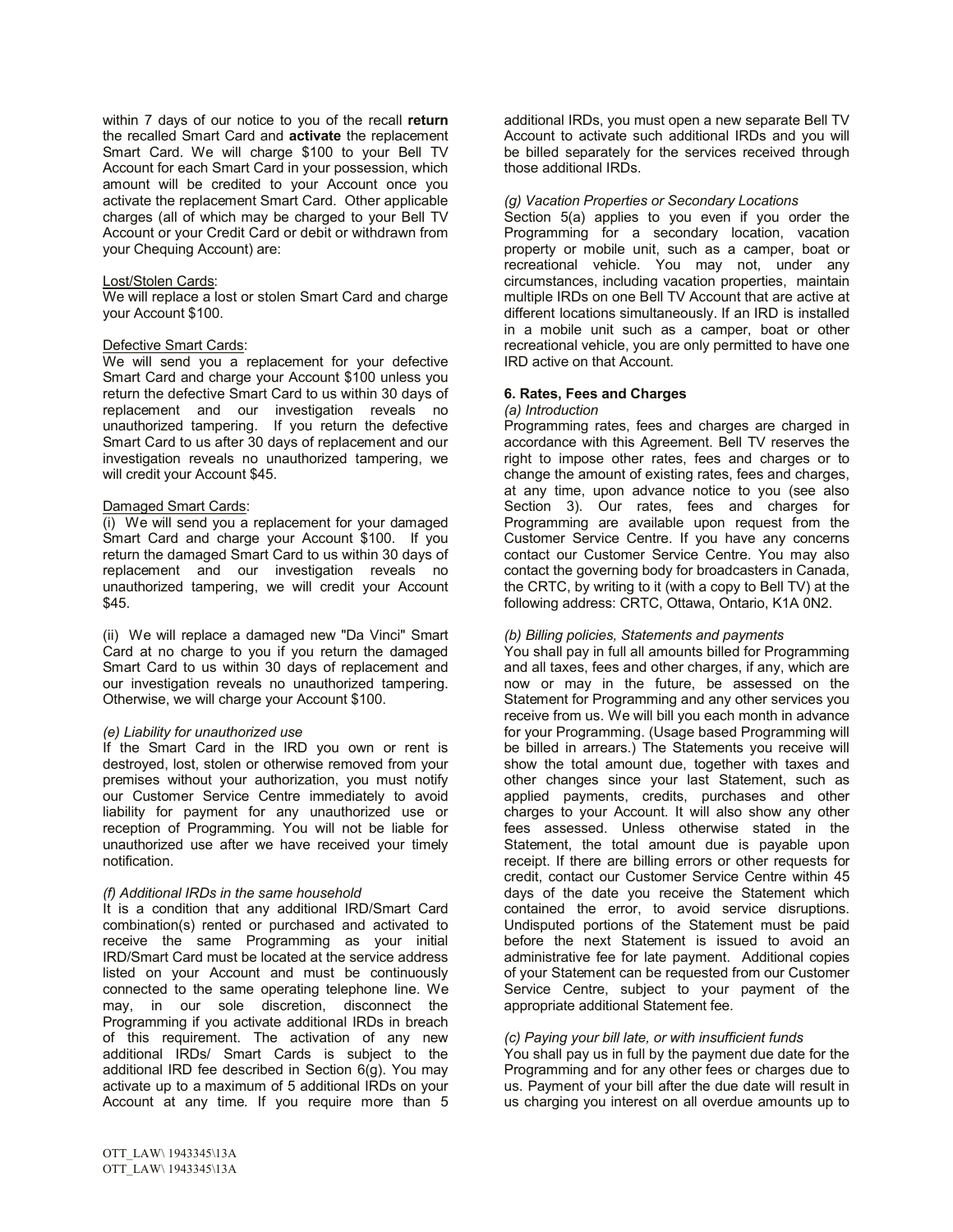the greater of: a) a compounded interest rate of 3% per month (42.58% per year); and b) the highest interest rate permissible by law, until paid in full. All to the extent permitted by law, if your Account remains unpaid for a period of 60 days, we may also charge you an administration fee (currently \$25) to offset the additional processing costs associated with delinquent Accounts; cheques which are dishonoured or returned for insufficient funds, or a refused Chequing Account or Credit Card preauthorized debit, withdrawal or charge, will be subject to an "NSF Fee", currently \$25 per occurrence; and other service, administrative, collection, billing and account related fees and charges may be assessed from time to time by Bell TV on notice to you. If partial payments are made, they will be applied first to the oldest outstanding bill. If you send cheques or money orders marked "payment in full," we can accept them without waiving any of our rights to collect any other amounts owed by you, notwithstanding your characterization of the payment. You understand and agree that in the case of late payment or nonpayment for any Programming ordered by you or for any of the charges stated below, we may report such late payment or nonpayment to credit reporting agencies.

# *(d) Termination of Programming by Bell TV*

If you do not pay in full all amounts owing as shown on your Statement within 30 days after the date when payment is required, or if you fail to comply with any of your obligations under this Agreement at any time, in addition to our other rights and remedies, we have the right to disconnect your Programming, in our sole discretion, without notice or demand to you. We also reserve the right, without notice or demand, to take whatever steps are necessary to disable or modify the software in your IRD and/or Smart Card if you breach any of your obligations under this Agreement, including receiving Programming that you have not paid for, in whole or in part. When we disconnect your Programming, we may charge you a deactivation fee (currently \$50). If we use a collection agency or lawyer to collect money that you owe us or to assert any other right that we may have against you, you shall pay the reasonable costs of collection or other action, including the costs of a collection agency, reasonable legal fees and court costs. You shall also pay all past due charges, all amounts owing to Bell TV as shown on your Statement or Account or any previous or other account or contract with Bell TV, whether expired, cancelled, terminated or still in existence, the deactivation fee, and any costs which are reasonably incurred by Bell TV as a result of the collection efforts on outstanding amounts, before we reconnect your Programming, all for the extent permitted by law.

## *(e) Authorization to check credit and personal history*

Bell TV hereby provides you with notice that by subscribing to the Programming, you authorize us to make inquiries into your credit and personal history at any time in our sole discretion, and to record the results of those inquiries on your Account. Personal and credit

## *(f) Minimum Spend Requirement*

If you became a Subscriber to Bell TV's Service before September 30, 2004, currently spend more than \$22 per month and wish to downgrade, you must (i) in addition to the requirement to subscribe to one of the "Locals" or the "Réseaux francophones" packages, either spend at least \$22 a month on Programming, excluding any Pay Per View services, interactive services and all account administration fees, or subscribe to a minimum of two "Theme Packs"; or (ii) if you are a Subscriber in Quebec, you may choose to subscribe to the Quebec Custom Packaging Plan ("**La Base**") and select from one of the Programming options, as set by Bell TV from time to time, associated with La Base (currently, Tiered, Themed or Custom).

## *(g) Additional IRD Fee*

If you initially or subsequently activate more than one IRD on your Account, you may be charged an account administration fee by Bell TV, which Bell TV may change from time to time (currently \$4.99 per month,) for the activation and continued use of multiple IRDs/Smart Cards on your Account. Bell TV may reduce or eliminate this fee if you subscribe to specific combo programming packages or if you are renting IRDs from Bell TV.

## *(h) Reconnection Fee*

Bell TV charges an account administration fee, which Bell TV may change from time to time (currently \$50) to re-activate an IRD which had been permanently deactivated upon your request, or where you transfer or assign ownership of the IRD or otherwise transfer or assign responsibility for payment of an existing Bell TV Account, in all cases with Bell TV prior written consent.

# *(i) Digital Service Fee*

You shall pay to Bell TV a monthly recurring digital service fee, which Bell TV may change from time to time, and which is currently set at (i) \$5.99 per month for all subscribers with Programming on legacy platforms (pre-November 2004) and (ii) \$3 per month for all subscribers on Genesis platforms (post-November 2004). This monthly recurring fee, which relates to costs incurred in operating our network and maintaining and/or upgrading our technological platforms, may be reduced or eliminated by Bell TV, in its discretion, if you subscribe to specific combo programming packages or based on the technological platform used to deliver Programming to you.

## (j) *Contribution, Regulatory and Other Fees*

You shall pay to Bell TV the monthly recurring fees identified from time to time by Bell TV as contribution, regulatory or other required fees and charges, including the contribution fee for the Local Programming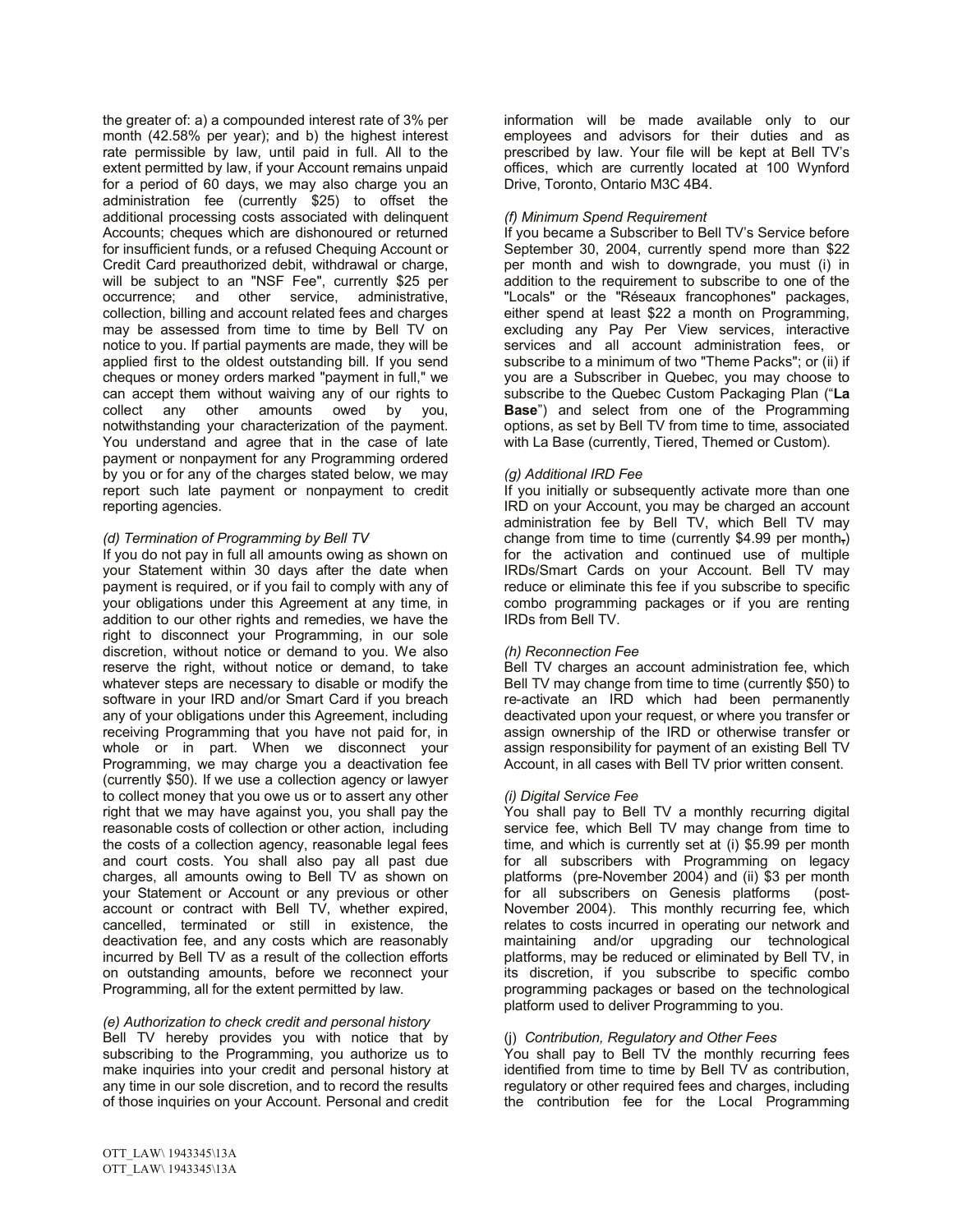Improvement Fund ("**LPIF**") equal to an amount not to exceed 1.5 percent of your monthly Bell TV Account invoice fees and charges ("**Local Programming Contribution Fee**"). For all customers who receive the \$5.00 bundle discount, our billing systems will calculate your contribution to the LPIF based on the total amount of your bill without the discount. Bell TV will apply a credit to your subsequent bill in order to correct this discrepancy. The Local Programming Contribution Fee may be amended by Bell TV in its discretion if the CRTC amends the amount of the LPIF. For more information on the LPIF, please see bell.ca/lpif.

#### **7. Your Termination or Suspension of Programming** *(a) If you want to terminate all or a portion of your Programming*

(i) Downgrading your Programming: You may terminate or downgrade the reception of any part of your Programming by notifying our Customer Service Centre, only if these two conditions are met: (x) any continuing Programming is subject to the minimum Programming requirements set out in Section 5(c); and (y) your Account is in good standing with all payments up to date. Bell TV will deactivate the Programming you request to be terminated effective as of the next billing cycle date after receiving your notice. Since you would have paid for the Programming you are terminating or downgrading in advance up to the next billing cycle date, no credit or refund will be payable in respect of such terminated or downgraded Programming. In addition, no deactivation fee will be payable in such case. However, if you are a Term Contract subscriber and you attempt to downgrade your Programming below the minimum Programming commitment you agreed to in your Term Contract, certain fees or charges may be applicable pursuant to your Term Contract. Please refer to your Term Contract to determine the applicable fees or charges, if any.

(ii) Terminating or cancelling your Programming: You may terminate the reception of all of your Programming by notifying our Customer Service Centre. Bell TV will deactivate all the Programming you receive on the 30th day after receiving your notice to cancel. However, if you are a Term Contract subscriber, and you attempt to deactivate all of your Programming, certain fees or charges may be applicable pursuant to your Term Contract. Please refer to your Term Contract to determine the applicable fees or charges, if any. If you are entitled to a credit for any amount in excess of \$10, Bell TV will send you a cheque for that refund amount upon your request, but we will not provide any refund or credit for an amount of less than \$10. If you are renting IRDs from Bell TV, please consult your Rental Agreement to determine the applicable return process for rented IRDs. If you have any questions regarding the return process, please call 1 888 SKY-DISH.

(iii) Outstanding Balance: If you cancel your right to receive and view any Programming, you are still responsible for payment of all outstanding balances accrued up to the date of termination.

*(b) If you want to temporarily suspend your Programming*

You may temporarily suspend your right to receive and view the Programming at any time by placing an order with Bell TV for the temporary suspension service via Internet at www.bell.ca/tv (support section), Bell TV Interactive Voice Recognition (IVR) system at 1 888 SKY-DISH (759-3474), Interactive TV (ITV) system available at Channel 188 or by contacting the Customer Service Centre, provided that your Programming is suspended for a minimum period of 6 consecutive weeks, and not greater than 7 consecutive months. Bell TV charges an account administration fee, currently (i) \$10 per each month or part thereof, of the temporary suspension service, if your service order has been placed via (i) Internet at www.bell.ca/tv (support section), (ii) Bell TV Interactive Voice Recognition (IVR) system at 1 888 SKY-DISH (759-3474), or (iii) Interactive TV (ITV) system available at Channel 188, and (ii) \$15 per each month or part thereof, of the temporary suspension service, if your service order has been placed via the Customer Service Centre. Upon reactivation, the minimum 1 month service requirement set out in Section 5(c) will apply. If you fail to call and reactivate your Account at the end of the permitted 7 month period, your Account will automatically be reactivated, billing will be resumed and you will receive the Programming you were receiving prior to its suspension. If you have temporarily suspended your Programming and decide during that time to terminate or downgrade your Programming pursuant to Sections 7(a) (i) or (ii) as applicable, your Account will automatically be reactivated prior to any such requested change taking effect so that the terms and conditions of Sections 7(a) (i) or (ii), as applicable, shall apply to your request to terminate or downgrade your Programming. You may be required to continue the payment of all rental and other fees applicable to you under this Agreement or other agreement with Bell TV relating to your receipt of the Programming.

# *(c) Your transfer of Account or DTH Equipment*

If you are renting DTH Equipment from Bell TV, you may not, without Bell TV's prior written consent, transfer or assign your rights to the DTH Equipment to another person. Also, if you own or rent your DTH Equipment, you may not assign or transfer your rights to the Programming without our prior written consent. If you do, we may deactivate your Programming. You shall notify us immediately, but in any event not more than 5 days, after you move, sell, give away or otherwise transfer any part or all of your DTH Equipment to anyone else. You are considered to be the registered owner or lessee of your DTH Equipment listed on your Account, as the case may be, and beneficiary of the rights in the Programming until we receive such notice, and consent to the transfer of the DTH Equipment or Programming that you requested and you may be liable for any charges or fees incurred by the use of your DTH Equipment by anyone else up to the time that it is transferred. To transfer your DTH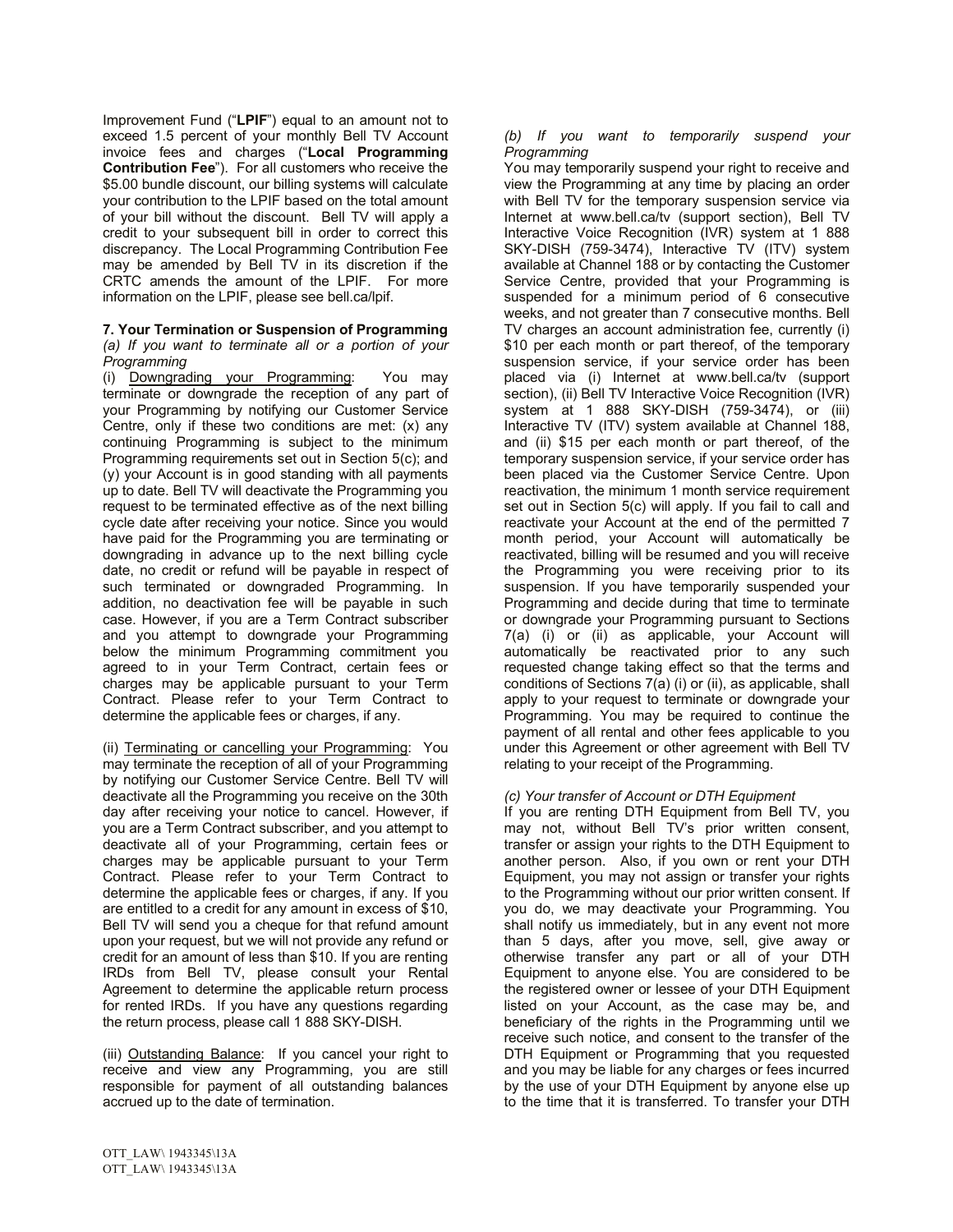Equipment to another person or Bell TV Account, an administration transfer fee, currently \$35, will be applied to the Bell TV account of the new owner.

# **8. Furnishing of Programming by Bell TV**

*(a) Exclusion of Liability* TO THE EXTENT PERMITTED BY APPLICABLE LAW, NONE OF BELL TV, NOR ITS SUPPLIERS (INCLUDING TELESAT CANADA), WILL BE LIABLE FOR ANY INTERRUPTIONS IN PROGRAMMING OR LIABLE FOR ANY DELAY OR FAILURE TO PERFORM, IF SUCH DELAY OR NONPERFORMANCE ARISES IN CONNECTION WITH ANY ACTS OF GOD, FIRES, EARTHQUAKES, FLOODS, POWER FAILURE, SATELLITE FAILURE OR MALFUNCTION, FAILURE TO REPLACE<br>EXISTING TECHNOLOGY, ACTS OF ANY TECHNOLOGY, ACTS OF ANY GOVERNMENTAL BODY OR ANY OTHER CAUSE BEYOND OUR REASONABLE CONTROL. WE MAKE NO WARRANTY, EITHER EXPRESSED OR IMPLIED, REGARDING THE PROGRAMMING PROVIDED TO YOU AND ALL SUCH WARRANTIES ARE EXPRESSLY EXCLUDED. IN NO EVENT SHALL WE HAVE ANY LIABILITY FOR SPECIAL, INDIRECT, INCIDENTAL, CONSEQUENTIAL DAMAGES RELATING TO THE DTH EQUIPMENT OR RESULTING FROM OUR FURNISHING OR FAILURE TO FURNISH ANY PROGRAMMING TO YOU OR FROM ANY FAULT, FAILURE, DEFICIENCY OR DEFECT IN PROGRAMMING FURNISHED TO YOU. IN NO EVENT SHALL BELL TV'S OR ITS SUPPLIERS' LIABILITY TO SUBSCRIBER EXCEED THE TOTAL VALUE PAID TO BELL TV BY SUBSCRIBER FOR PROGRAMMING. IT IS YOUR RESPONSIBILITY TO IMPOSE ANY RESTRICTIONS ON VIEWING BY YOU, OTHER MEMBERS OF YOUR HOUSEHOLD, OR YOUR OR THEIR INVITEES, AND WE SHALL HAVE NO LIABILITY TO ANYONE DUE TO, OR BASED ON, THE CONTENT OF ANY OF THE PROGRAMMING FURNISHED TO YOU.

*(b) Acknowledgement re: DTH Equipment*

IF YOU HAVE PURCHASED AND OWN YOUR DTH EQUIPMENT, YOU ACKNOWLEDGE AND AGREE THAT:

(i IT HAS BEEN ACQUIRED SEPARATELY AND APART FROM THIS AGREEMENT FOR THE PROVISION OF PROGRAMMING. BELL TV IS NOT THE MANUFACTURER, DISTRIBUTOR, INSTALLER OR RETAILER OF YOUR DTH EQUIPMENT, AND THEREFORE HAS NO LIABILITY WHATSOEVER FOR SUCH EQUIPMENT, INCLUDING IF THE SOFTWARE IN YOUR IRD OR SMART CARD BECOMES DISABLED OR MODIFIED DUE TO THE CIRCUMSTANCES OUTLINED IN SECTION 8(b)(ii) OR UPDATED OR UPGRADED AS OUTLINED IN SECTION 8(b)(iii). ANY RIGHTS AND REMEDIES WITH RESPECT TO THE DTH EQUIPMENT MUST<br>BE HANDLED DIRECTLY WITH THE BE HANDLED DIRECTLY WITH MANUFACTURER, INSTALLER OR SUPPLIER OF

TV HAS REASONABLE GROUNDS TO BELIEVE THAT YOU ARE RECEIVING UNAUTHORIZED PROGRAMMING, IN WHOLE OR IN PART, OR USING THE SOFTWARE FOR ANY OTHER UNAUTHORIZED PURPOSE, BELL TV RESERVES THE RIGHT TO MODIFY OR DISABLE THE

CONTROL.

SOFTWARE IN YOUR IRD AND SMART CARD. WARNING: IF THE SOFTWARE IN YOUR IRD AND/OR SMART CARD IS DISABLED OR MODIFIED, YOUR RECEIVER MAY NOT FUNCTION PROPERLY. YOU MAY NOT MODIFY, TEST, REVERSE ENGINEER, DECOMPILE, TAMPER OR ACCESS THIS SOFTWARE FOR ANY REASON WHATSOEVER.

SUCH EQUIPMENT. IF YOU ARE RENTING YOUR IRD, PLEASE CONSULT YOUR RENTAL AGREEMENT WHERE YOU HAVE AGREED TO BE RESPONSIBLE FOR ANY LOSS, OR DAMAGE TO THE IRD WHILE UNDER YOUR CARE AND

(ii) YOUR IRD AND SMART CARD CONTAINS SOFTWARE THAT IS UNDER LICENSE TO, OR OWNED BY, BELL TV. YOUR LICENSE TO USE THIS SOFTWARE IS LIMITED TO RECEIVING AND VIEWING PROGRAMMING AUTHORIZED BY BELL TV ONLY AND FOR NO OTHER PURPOSE. IF BELL

(iii) BELL TV RESERVES THE RIGHT, FROM TIME TO TIME, TO UPDATE, REPLACE OR UPGRADE THE SOFTWARE IN YOUR IRD AND SMART CARD (BY SWAP, REPLACEMENT, RECALL OR OTHERWISE) TO ENSURE THAT IT AND YOUR DTH EQUIPMENT THAT YOU EITHER OWN OR ARE<br>RENTING FROM BELL TV WILL REMAIN RENTING FROM BELL TV COMPATIBLE WITH AND FUNCTION PROPERLY WITH ANY TECHNOLOGICAL ADVANCES OR IMPROVEMENTS MADE TO OUR DTH SERVICE. IN CERTAIN CIRCUMSTANCES, IT MAY BE NECESSARY TO MODIFY OR REMOVE SOME SOFTWARE FEATURES TO INTRODUCE NEW FEATURES AND TO ENSURE YOUR IRD AND SMART CARD REMAINS COMPATIBLE WITH SUCH TECHNOLOGICAL ADVANCES OR IMPROVEMENTS.

# *(c) Programming availability*

All "Programming is provided on a "subject to availability" basis. Certain Programming transmitted by us, including sports events, may be "blacked out" in your area of reception from time to time at the request of the programmer for copyright or other reasons. If you circumvent or attempt to circumvent any of these blackouts, you may be subject to legal action. Programming may also be subject to temporary interruption due to natural phenomena such as thunderstorms. Bell TV will not refund charges for the blackout period or temporary interruptions. In addition, BELL TV WILL NOT BE LIABLE FOR ANY LOSS OR DAMAGE WHICH YOU SUFFER AS A RESULT OF ANY SUCH BLACKOUT OR TEMPORARY INTERRUPTION. However, if Bell TV causes a